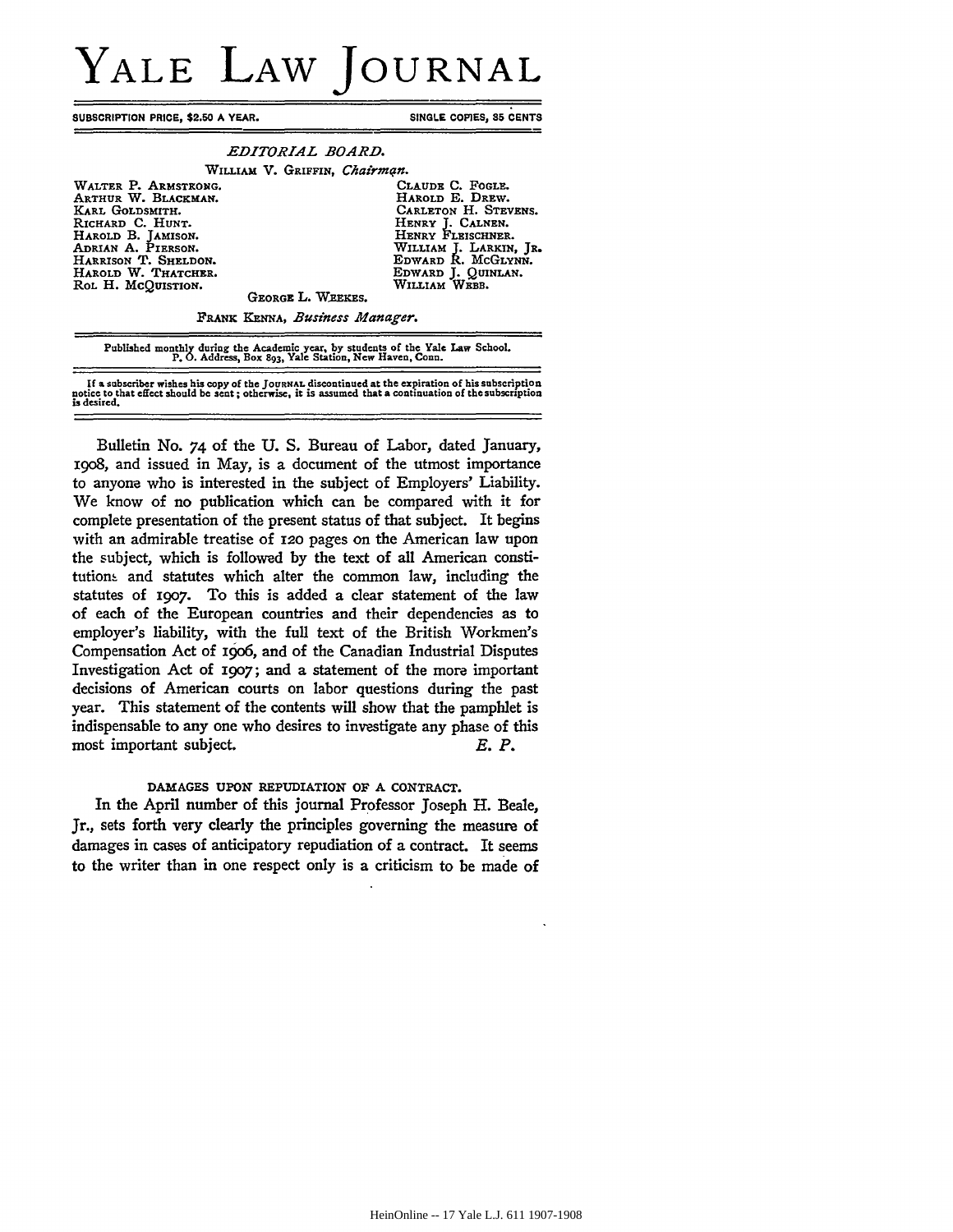his analysis. Professor Beale shows convincingly that where "the his analysis. Professor Heale shows convincingly that where "the plaintiff sues at once for an anticipatory breach of the contract, his plaintiff sues at once for an anticipatory breach of the contract, his damages are to be assessed according to the cost of performance, damages are to be assessed according to the cost of performance, not at the time of the breach, but at the time set for performance." To this rule, however, he says there may be one exception: where To this rule, however, he says there may be one exception: where parties have made a contract for the future delivery of a commodity parties have made a contract for the future delivery of a commodity of such a nature that the right to its future delivery has a present of such a nature that the right to its future delivery has a present market value, and an anticipatory breach occurs, the measure of market value, and an anticipatory breach occurs, the measure of the damages is not the value of the contract at the time for per-the damages is not the value of the contract at the time for performance, but the value of the contract at the time of the formance, but the value of the contract at the time of the breach. The example given is a sale of oats for July delivery, and breach. The example given is a sale of oats for July delivery, and a repudiation occurs in April. July oats have a market value in a repudiation occurs in April. July oats have a market value in April representing the April value of the contract right to July oats. April representing the April value of the contract right to July oats. It is submitted that even such a case as this is no exception to the It is submitted that even such a case as this is no exception to the general rule. general rule.

In the first place, *all* contract rights to a future performance have *a present* value, and in every case such value is different from the a *present* value, and in every case such value is different from the value of performance at the time set **by** the contract, and different value of performance at the time set by the contract, and different from the value of a precisely similar performance at the present time. The fact that some contract rights or "futures" are quoted on an The fact that some contract rights or "futures" are quoted on an exchange while others are not, has no bearing upon the underlying exchange while others are not, has no bearing upon the underlying principle. That fact merely goes to show that in some cases there principle. That fact merely goes to show that in some cases there is in existence first class evidence of the present value of a contract is in existence first class evidence of the present value of a contract right to a future performance, while in other cases there may be right to a future performance, while in other cases there may be little or none. This might be a pracfical reason for laying down little or none. This might be a pradical reason for laying down different rules for the measure of damages in the two cases, but it different rules for the measure of damages in the two cases, but it is not a logical one. It may indeed be true that in all cases of an is not a logical one. It may indeed be true that in all cases of an anticipatory breach the injured party should be given the present anticipatory breach the injured party should be given the present market value of his contract right as of the time of such breach. market value of his contract right as of the time of such breach. He ought not to complain at such a rule, for he himself is a con-He ought not to complain at such a rule, for he himself is a CGnsenting party. In all cases he has his option between acquiescing senting party. In all cases he has his option between acquiescing in the repudiation and rejecting it; and he should reject it in case<br>he wishes the value of the contract at the time set for performance. he wishes the value of the contract at the time set for performance. This is a question forced upon us **by** the anticipatory breach doctrine This is a question forced upon us by the anticipatory breach doctrine<br>as discovered in *Hochster v. Delatour*. But as Professor Beale shows, the question is no longer open, and the rule as to the measure shows, the question is no longer open, and the rule as to the measureof damages is that quoted at the beginning of this discussion. of damages is that quoted at the beginning of this discussion.

In the second place, Professor Beale's reasons for the rule that "the repudiator of a contract cannot under any circumstances call "the repudiator of a contract cannot under any circumstances call upon the other party to make forward contracts for his benefit" upon the other party to make forward contracts for his benefit" are almost as conclusive against allowing the repudiator of a con-are almost as conclusive against allowing the repudiator of a contract to escape on paying the market value of the contract right as tract to escape on paying the market value of the contract right as

 $\circ$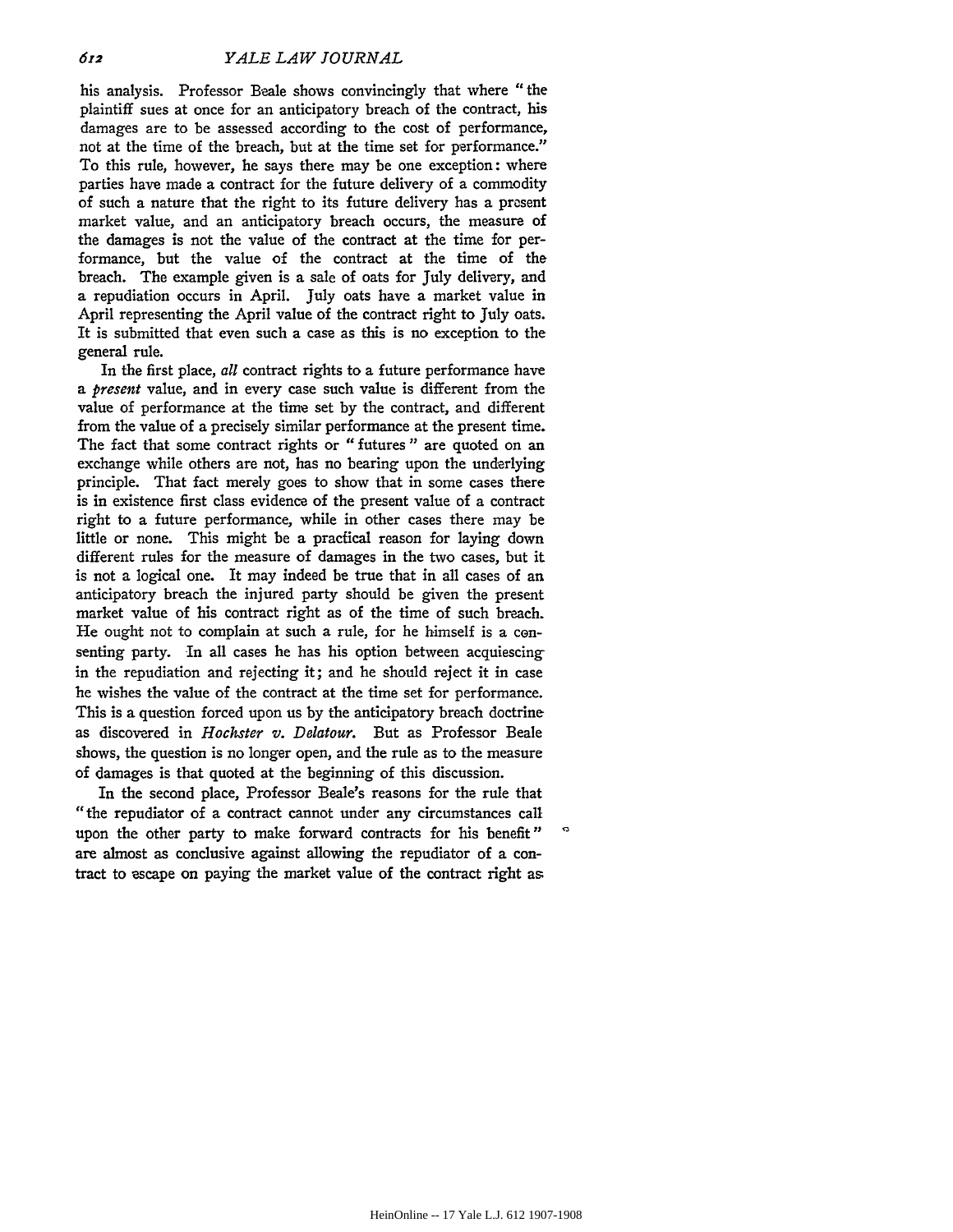of the time of the anticipatory breach. Allowing the injured party of the time of the anticipatory breach. Allowing the injured party only that amount, is in effect requiring him to make a forward contract for the benefit of the repudiator, depriving him of any benefit tract for the benefit of the repudiator, depriving him of any benefit from the forward contract, though insuring him against any loss from the forward contract, though insuring him against any loss from it. The fact that the injured party is insured against any loss to accrue from the forward contract does not add to the merit of the rule. If anything, it detracts from it. The injured party has forecasted the future. He is entitled to profits accruing after the antici-casted the future. He is entitled to profits accruing after the anticipatory breach as well as before. But to get them he must now make patory breach as well as before. But to get them he must now make a forward contract based upon a new forecast. If the injured <sup>a</sup> forward contract based upon <sup>a</sup> new forecast. If the injured party's original forecast was bad, he should bear the losses conse-party's original forecast was bad, he should bear the losses consequent thereon, those accruing subsequent to the breach as well as quent thereon, those accruing subsequent to the breach as well as before. In this case, he is not in fact an injured party at all. before. In this case, he is not in "fact an injured party at all. The repudiation is not an injury but a positive benefit. -Yet the The repudiation is not an injury but a positive benefit. . Yet the rule would require the repudiator to pay damages for conferring a benefit; or to express it in another way, would require the a benefit; or to express it in another way, would require the repudiator to pay the damages caused by the making of the forward repudiator to pay the damages caused by the making of the forward contract. As Professor Beale says: "The fact is that the repu-contract. As Professor Beale says: "The fact is that the repudiator is entitled to the benefit of no contract of the other party diator is entitled to the benefit of no contract of the other party except such as the other party could not have made but for the except such as the other party could not have made but for the repudiation." And likewise, the fact is that the repudiator should be made to bear the burden of no contract except that which he be made to bear the burden of no contract except that which he has himself made. has himself made.

Suppose the following: A sells to B i,ooo bushels of wheat at Suppose the following: A sells to B I,ooO bushels of wheat at \$I.o0 per bushel for delivery July i. On April i, wheat having \$I.OO per bushel for delivery July I. On April I, wheat having risen, and July wheat being then quoted at \$i.io, A repudiates. risen, and July wheat being then quoted at \$I.IO, A repudiates. Wheat continues to rise in price, and on July **i** is quoted at **\$1.20** Wheat continues to rise in price, and on July I is quoted at \$I.20 for immediate delivery. Under these circumstances, B should be for immediate delivery. Under these circumstances, B should be<br>entitled to \$200.00. If on April I B makes a forward purchase for July delivery of another i,ooo bushels of wheat at \$i.io, he is entitled to his profit of \$ioo.oo thereon, in addition to the \$2oo.oo on the first contract. But if B can hold A for damages based only upon the April price of July wheat, then B gets only based only upon the April price of July wheat, then B gets only \$2oo.oo profit on the two contracts instead of **\$300.00.** Again, \$200.00 profit on the two contracts instead of \$300.00. Again,<br>suppose that after April I the price of wheat declines and on July **i** is once more \$I.o0 per bushel for immediate delivery. On July I is once more \$I.OO per bushel for immediate delivery. On July **i,** the time for performance, B could buy in the market for \$i.00, I, the time for performance, B -could buy in the market for \$I.oo, the contract price, and has lost nothing by reason of A's repudiation the contract price, and has lost nothing by reason of A's repudiation and non-performance. He should therefore not be given **\$io0.o0** and non-performance. He should therefore not be given \$Ioo.OO of *A's* money. In case B made a forward contract on April i, as of A's money. In case B made a forward contract on April I, as before, at \$1.10, the \$100.00 loss thereon should not be borne by A. for July delivery of another 1,000 bushels of wheat at \$1.10, he<br>is entitled to his profit of \$100.00 thereon, in addition to the<br>\$200.00 on the first contract. But if B can hold A for damages

In case B sues A and the trial occurs before July i, the thing In case B sues A and the trial occurs before July I, the thing